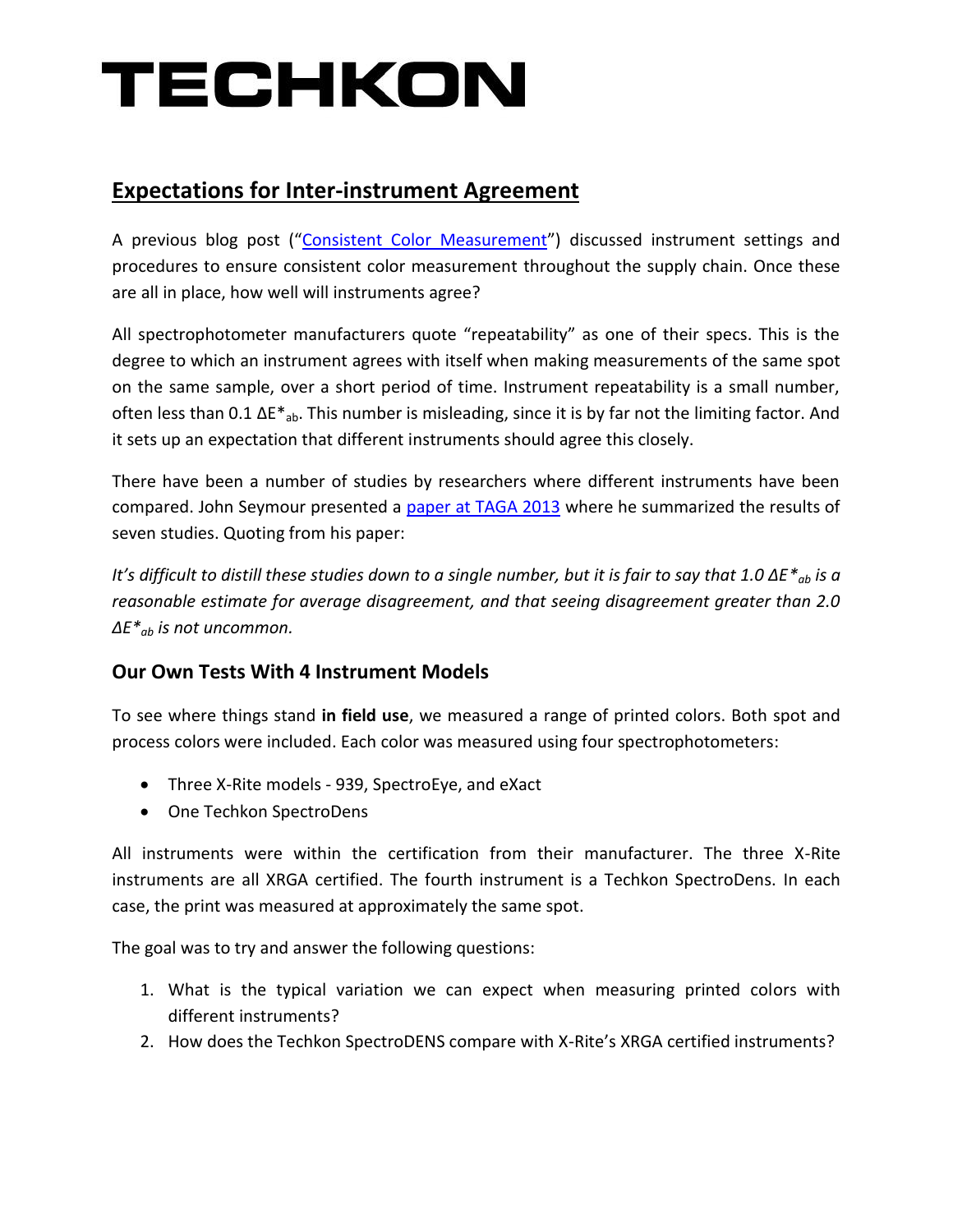|                       |                   |         |         | <b>Techkon</b>     |         |         |                          |         |         |              |         |         | eXact vs.          |
|-----------------------|-------------------|---------|---------|--------------------|---------|---------|--------------------------|---------|---------|--------------|---------|---------|--------------------|
| <b>INSTRUMENT</b>     | <b>X-Rite 939</b> |         |         | <b>SpectroDens</b> |         |         | <b>X-Rite SpectroEye</b> |         |         | X-Rite eXact |         |         | <b>SpectroDENS</b> |
| <b>COLOR</b>          | $L^*$             | $a^*$   | $b^*$   | $\mathsf{I}^*$     | $a^*$   | $b^*$   | $L^*$                    | $a^*$   | $b^*$   | L*           | $a^*$   | $b^*$   | $\Delta E_{00}$    |
| Yellow                | 89.1              | $-5.1$  | 108.6   | 89.2               | $-5.3$  | 107.3   | 89.1                     | $-5.6$  | 107.5   | 89.2         | $-5.4$  | 108.2   | 0.15               |
| Yellow 012            | 87.4              | 1.5     | 112.2   | 87.2               | 1.4     | 110.9   | 87.6                     | 0.9     | 111.7   | 87.6         | 1.0     | 112.3   | 0.39               |
| Orange 021            | 61.5              | 63.1    | 89.9    | 61.4               | 62.5    | 88.1    | 61.9                     | 62.8    | 87.9    | 61.9         | 62.7    | 89.0    | 0.46               |
| Warm Red              | 59.4              | 67.3    | 50.3    | 59.4               | 66.9    | 50.1    | 59.9                     | 66.9    | 50.8    | 60.0         | 66.7    | 50.9    | 0.65               |
| <b>Red 032</b>        | 54.9              | 72.4    | 40.9    | 54.7               | 72.4    | 40.6    | 55.4                     | 72.4    | 41.2    | 55.5         | 72.1    | 40.6    | 0.74               |
| <b>Rubine Red</b>     | 44.4              | 77.0    | 9.2     | 44.7               | 77.0    | 10.3    | 44.8                     | 77.3    | 9.9     | 44.5         | 77.1    | 9.5     | 0.38               |
| Rhodamine Red         | 52.7              | 75.4    | $-11.3$ | 52.7               | 74.8    | $-10.6$ | 53.2                     | 75.3    | $-10.0$ | 53.1         | 75.3    | $-10.4$ | 0.46               |
| Purple                | 48.3              | 66.1    | $-34.1$ | 48.6               | 65.4    | $-32.7$ | 48.5                     | 66.5    | $-33.3$ | 48.5         | 66.4    | $-33.5$ | 0.31               |
| Violet                | 24.5              | 39.6    | $-58.7$ | 24.5               | 38.7    | $-57.7$ | 25.3                     | 38.9    | $-57.1$ | 25.0         | 39.3    | $-57.9$ | 0.44               |
| <b>Process Blue</b>   | 44.5              | $-33.2$ | $-53.6$ | 44.3               | $-34.1$ | $-53.2$ | 44.5                     | $-31.9$ | $-54.7$ | 44.4         | $-33.0$ | $-53.9$ | 0.52               |
| Green                 | 56.6              | $-77.9$ | 2.5     | 56.7               | $-77.2$ | 2.4     | 56.7                     | $-77.6$ | 1.0     | 56.8         | $-77.7$ | 1.6     | 0.39               |
| <b>Black</b>          | 13.7              | 1.2     | 2.1     | 13.5               | 1.1     | 2.3     | 14.5                     | 1.1     | 1.9     | 14.2         | 1.1     | 2.1     | 0.50               |
| <b>Process Yellow</b> | 90.1              | $-7.2$  | 89.8    | 90.0               | $-7.2$  | 88.9    | 90.2                     | $-7.7$  | 89.4    | 90.3         | $-7.4$  | 89.5    | 0.22               |
| Process Magenta       | 48.3              | 74.8    | $-1.0$  | 48.5               | 74.4    | 0.1     | 48.7                     | 75.2    | $-0.2$  | 48.7         | 75.0    | $-0.4$  | 0.30               |
| Process Cyan          | 59.0              | $-37.3$ | $-44.9$ | 59.1               | $-38.0$ | $-44.4$ | 58.7                     | $-36.7$ | $-45.6$ | 58.8         | $-37.2$ | $-44.9$ | 0.48               |
| <b>Process Black</b>  | 13.5              | 0.2     | 0.7     | 12.8               | 0.2     | 0.9     | 14.4                     | 0.3     | 0.7     | 14.4         | 0.2     | 0.7     | 0.99               |

**TABLE 1:** Color values measured on 4 different instruments using M0 condition. Samples had little or no fluorescence.



**FIGURE 1:** Blue bars show inter-instrument agreement between Techkon SpectroDENS and three different X-Rite models. Orange bars show inter-instrument agreement between three different XRGA certified X-Rite models in field use.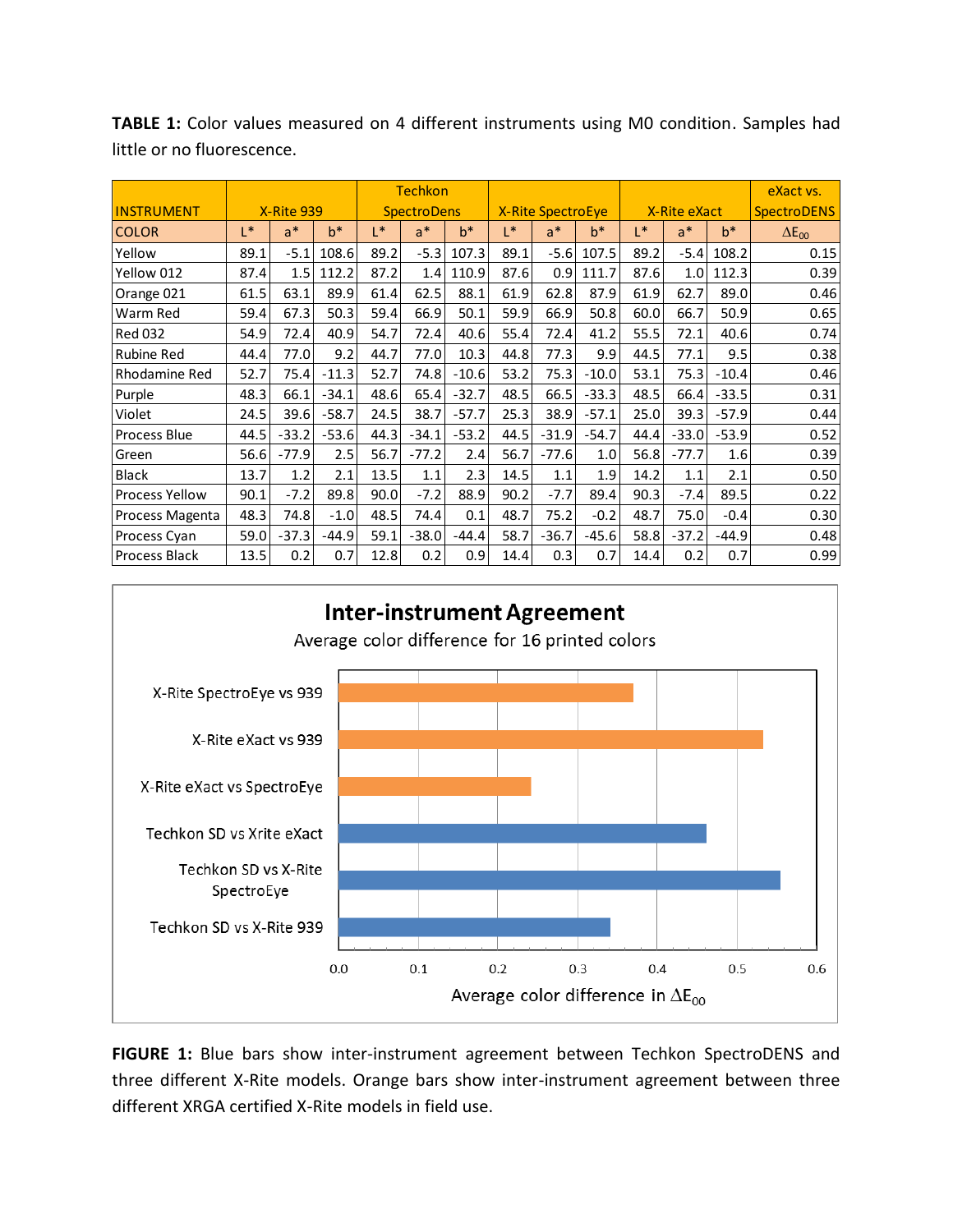We reduced the measurement data to color differences in  $\Delta E_{00}$  between 6 different pairs of instruments. Three of these pairs were between Techkon SpectroDENS and X-Rite models. The other three pairs were between the X-Rite models themselves. In this exercise, average color differences in  $\Delta E_{00}$  ranging from 0.24 to 0.55 were found when considering all 16 colors. The maximum color difference in  $\Delta E_{00}$  for any color between any pair of instruments was 1.06. This represents what can be expected in commercial practice for certified and well-maintained instruments. The variation between instruments is within expected tolerance for printing of brand colors (color difference in  $\Delta E_{00}$  of 2.0 to 3.0). It is worthwhile to note that the Techkon **SpectroDENS agrees with the X-Rite units almost as well as the X-Rite instruments agree amongst themselves.**

#### **What about M1?**

All previous measurements were under M0 mode, and on samples with little or no fluorescence. What about M1 measurements on fluorescent samples? Dave Wyble et al. measured fluorescent reference tiles with seven M1 instruments from three instrument manufacturers, including Techkon. These reference tiles were also measured by the Canadian national standards lab, NRC. The results showed a broader dispersion among the eight instruments in M1 mode for the most highly fluorescent samples than we would see in M0 measurement condition. This paper titled ""Investigation of the Implementation Aspects of the M1 Condition" was presented at 2015 TAGA by Wyble and Seymour and will be published soon. We hope to further explore the topic of inter-instrument agreement in the presence of fluorescence and UV light in a separate post.

#### **What is XRGA?**

When X-Rite joined with GretagMacbeth in 2006, they had to deal with a unique problem. They now needed to harmonize the measurements from instruments that had been designed and manufactured by different companies on different continents. The acronym "XRGA" was coined to brand this effort of reconciling measurements to a newly adopted common reference point. It is not a universal standard, but an internal reference point used by X-Rite to calibrate different instrument models in adherence to standards (ISO 13655, in particular). Other instruments developed according to ISO standards that are calibrated according to best practice manufacturing processes can be expected to agree with each other as well as XRGA instruments. [\(More about XRGA here\)](http://www.xrite.com/documents/literature/en/L7-462_XRGA_WhitePaper_en.pdf)

#### **In Conclusion**

1. Inter-instrument agreement is important where production samples are compared to reference data set that was obtained from a different device. If the standard and sample